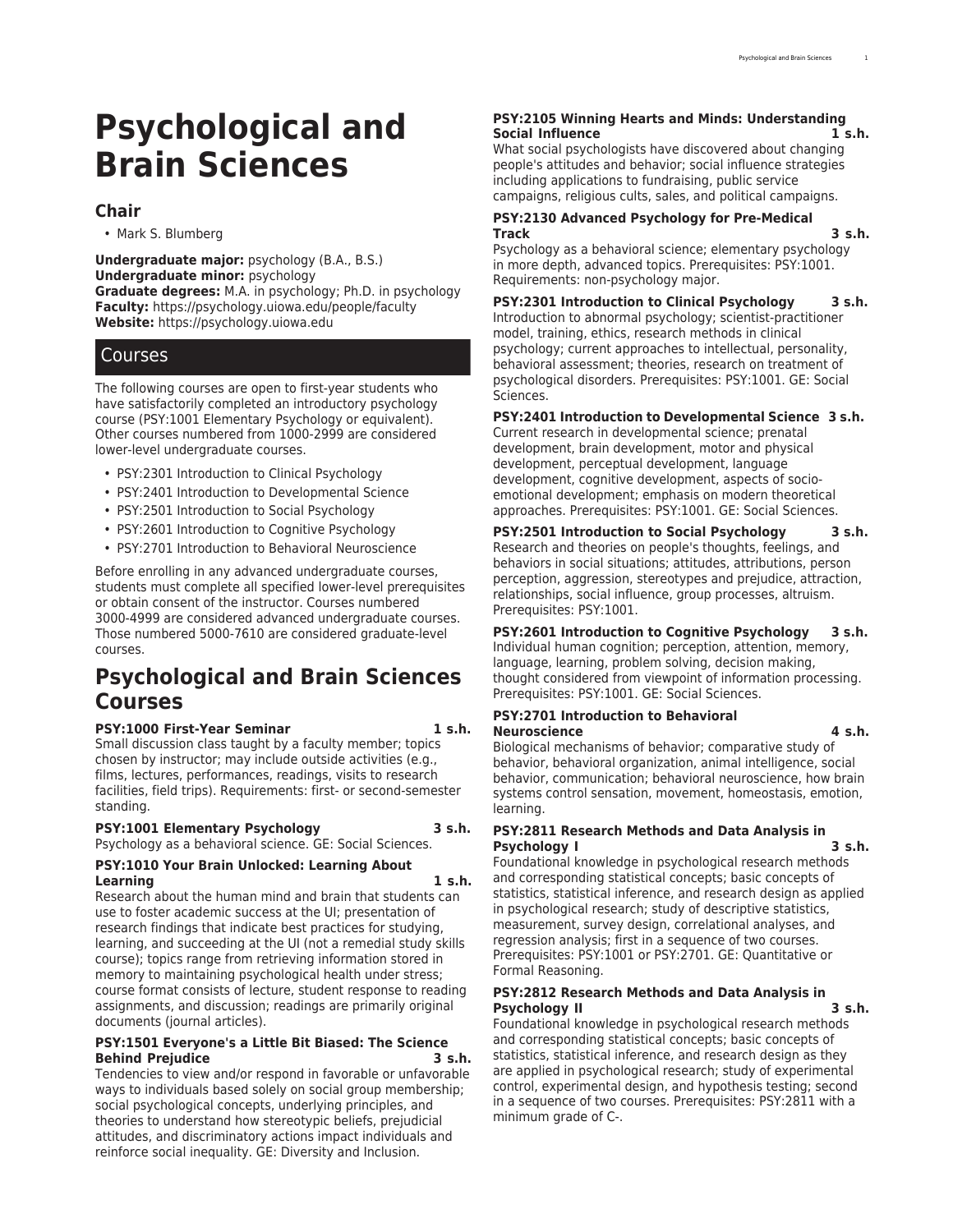#### **PSY:2930 Abnormal Psychology: Health Professions 3 s.h.**

Introduction to psychological disorders; description of psychopathology; general issues in etiology and treatment; for non-psychology students in allied health professions. Prerequisites: PSY:1001. Requirements: non-psychology major.

#### **PSY:2975 Introduction to Cognitive Neuroscience 3 s.h.**

Analysis of brain systems and neuroanatomy that underlie cognitive tasks such as vision, hearing, emotion, attention, language, decision making, learning, and memory. Prerequisites: PSY:2701.

#### **PSY:3005 Scientific Communication in Psychology 3 s.h.**

Training in modes of communication in psychological science; scientific writing; APA format for scientific papers; describing psychological research; creating research presentations tailored to different audiences. Prerequisites: PSY:2811 with a minimum grade of C-.

#### **PSY:3010 Health Psychology 3 s.h.**

Psychological contributions to understanding etiology, prevention, treatment of physical illness; basic and clinical research that addresses reciprocal effects of behavior and physical health. Prerequisites: PSY:2811 with a minimum grade of C- and (PSY:2301 with a minimum grade of C- or PSY:2501 with a minimum grade of C- or PSY:2701 with a minimum grade of C-).

#### **PSY:3020 Mind and Behavior 3 s.h.**

Theories of what it is to act and know, of what intelligence might be in animals, humans, machines; perspectives from philosophy, psychology. Prerequisites: PSY:2811 with a minimum grade of C- and (PSY:2701 with a minimum grade of C- or PSY:2601 with a minimum grade of C-). Requirements: junior or senior standing.

#### **PSY:3030 Social and Personality Development 3 s.h.**

Emotional, social, and personality development from infancy to adolescence; major theories and empirical research; child temperament, parent-child relationship, and social context as contributors to individual differences. Prerequisites: PSY:2811 with a minimum grade of C- and (PSY:2501 with a minimum grade of C- or PSY:2401 with a minimum grade of C-).

#### **PSY:3035 Science of Emotion 3 s.h.**

Scientific study of emotion from psychological and neuroscientific perspectives; theories, measurements, and mechanisms (e.g., physiological, psychological, neural); perception, expression, and function of emotion. Prerequisites: PSY:2811 with a minimum grade of C- and (PSY:2501 with a minimum grade of C- or PSY:2601 with a minimum grade of C- or PSY:2701 with a minimum grade of  $C-$ ).

#### **PSY:3040 Psychology of Learning 3 s.h.**

Psychological science of acquired behavior; interests in experimental study of Pavlovian conditioning, operant conditioning, cognition in humans and nonhuman animals, relevance to behavioral adaptation. Prerequisites: PSY:2811 with a minimum grade of C- and (PSY:2701 with a minimum grade of C- or PSY:2601 with a minimum grade of C-).

#### **PSY:3050 Applied Psychology: Addressing Real-World Problems 3 s.h.**

Bridging the basic applied research divide in psychology; contributions of cognitive, clinical, social, and developmental psychology to understand real-world problems (e.g., traffic safety, screen time). Prerequisites: PSY:2301 with a minimum grade of C- or PSY:2401 with a minimum grade of C- or PSY:2501 with a minimum grade of C- or PSY:2601 with a minimum grade of C-.

#### **PSY:3055 Interdisciplinary Science of Sound and Hearing 3 s.h.**

Introduction to physics of sound, biology/psychology of hearing, and audio technology; theories and experimental methods; music, speech, and environmental sounds. Same as CSD:3119, MUS:3055.

**PSY:3060 Sensation and Perception 3 s.h.**

Principles of sensory processes in vision, audition, and other modalities; perception of objects and events.

**PSY:3066 Aging Mind and Brain 3 s.h.** Current theories and research on cognitive, affective, socioemotional, and decision-making changes that occur during aging; behavioral, cognitive, and cognitive neuroscience methodologies applied to study of aging in these domains; lifespan perspective with emphasis on decline and adaptation. Prerequisites: PSY:2811 with a minimum grade of C- and (PSY:2701 with a minimum grade of C- or PSY:2601 with a minimum grade of C-).

#### **PSY:3075 The Damaged Brain 3 s.h.**

Understanding relationships between brain structure and function with emphasis on how brain trauma and illnesses affect cognition and behavior; foundations of neuropsychology, structure of nervous system, functional specialization of brain, cognitive functions, and assessments of brain disorders. Prerequisites: PSY:2811 with a minimum grade of C-.

#### **PSY:3230 Psychopharmacology 3 s.h.**

How drugs act to influence behavior; general principles of drug action on the nervous system; licit and illicit drugs, use/abuse, historical perspective on drug use. Prerequisites: PSY:2811 with a minimum grade of C- or (HHP:1300 with a minimum grade of C- or HHP:1350 with a minimum grade of C- or HHP:3500 with a minimum grade of C- or HHP:3550 with a minimum grade of C-). Same as HHP:3230.

### **PSY:3250 Neuroscience of Learning and Memory 3 s.h.**

Major topics in the neuroscience of learning and memory; focus on anatomical, cellular, molecular bases of various learning and memory processes. Prerequisites: (PSY:2701 with a minimum grade of C- or BIOL:2753 with a minimum grade of C-) and PSY:2811 with a minimum grade of C-.

#### **PSY:3265 Cognitive and Clinical Neuroscience of Executive Functions 3 s.h.**

Major topics in cognitive and clinical neuroscience of executive functions; focus on attention, working memory, cognitive control, and executive dysfunction in psychiatric and neurological disorders. Prerequisites: PSY:2811 with a minimum grade of C- and PSY:2701 with a minimum grade of C-.

### **PSY:3270 Neurobiology of Stress 3 s.h.**

Introduction to concept of stress and physiological systems involved; factors modulating stress vulnerability versus resilience; stress interactions with other systems with health relevance; emphasis on current research on brain mechanisms. Prerequisites: PSY:2701 with a minimum grade of C- and PSY:2811 with a minimum grade of C-.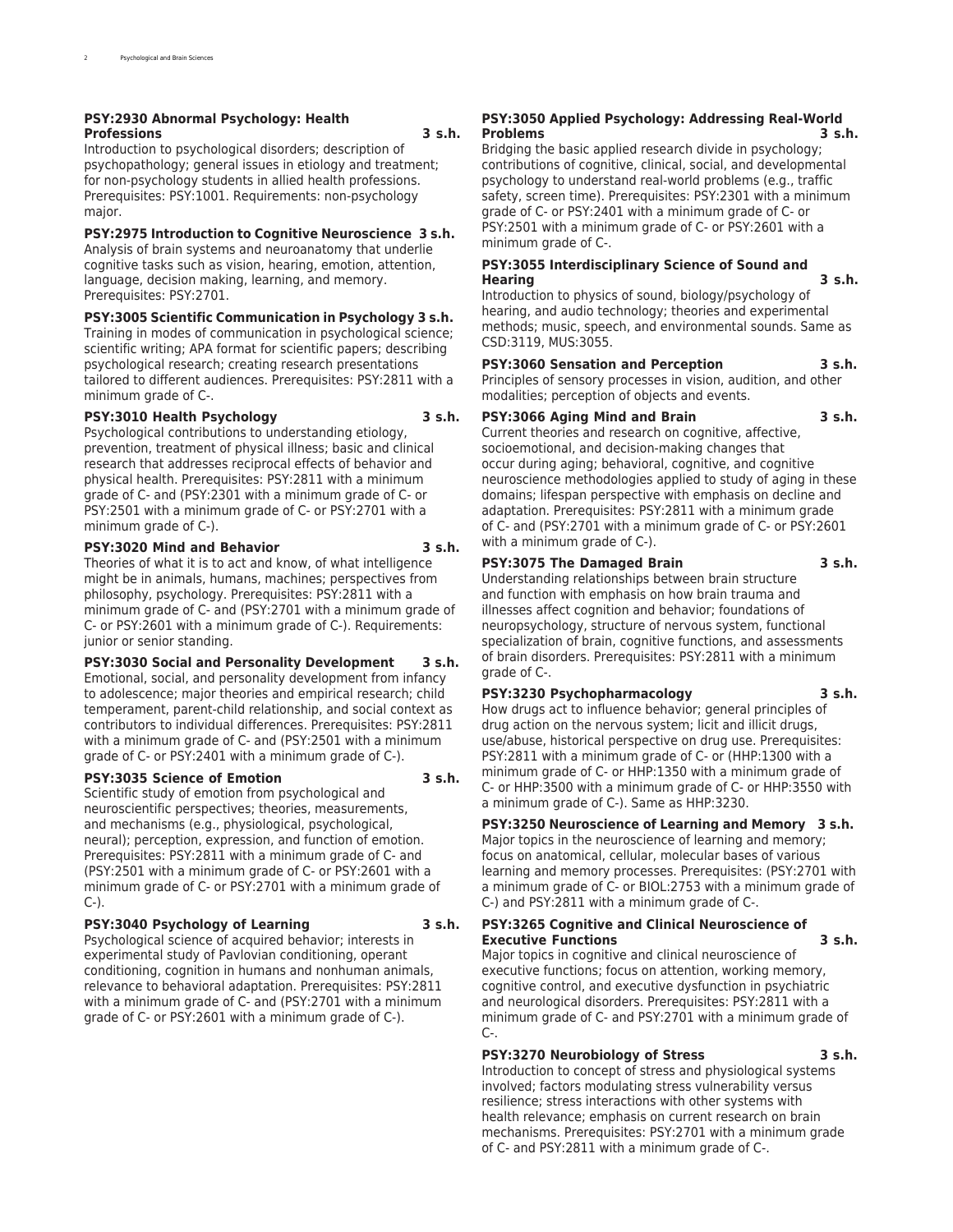#### **PSY:3275 The Science of Sleep 3 s.h.**

What is the brain doing during sleep? Why do we and other animals exhibit an altered state of consciousness that renders us unresponsive to the outside world? These questions and many others are subjects of the rapidly growing field of sleep research, including neurobiological basis of sleep drive and biological clock, cognitive and emotional functions of sleep, significance of dreams, relationship between sleep and psychopathology, and impact of sleep on society (i.e., serendipitous discoveries and major disasters attributable to sleep). Prerequisites: PSY:2811 with a minimum grade of Cand PSY:2701 with a minimum grade of C-.

#### **PSY:3320 Abnormal Psychology 3 s.h.**

Etiology, phenomenology, and treatment of child and adult DSM-IV psychological disorders (e.g., mood disorders, psychotic disorders, anxiety disorders, personality disorders). Prerequisites: PSY:2811 with a minimum grade of C- and PSY:2301 with a minimum grade of C-.

#### **PSY:3330 Childhood Psychopathology 3 s.h.**

Major forms of childhood psychopathology; current theoretical approaches and methodological issues in diagnosis, conceptualization, treatment of developmental psychopathology. Prerequisites: PSY:2811 with a minimum grade of C- and PSY:2301 with a minimum grade of C-.

#### **PSY:3340 Behavior Modification 3 s.h.**

Basic approaches to modification of clinically distressing behavior; learning theory principles underlying techniques, translation into procedures, experimental evaluation of effectiveness. Prerequisites: PSY:2811 with a minimum grade of C- and PSY:2301 with a minimum grade of C-.

#### **PSY:3350 Psychotherapies 3 s.h.**

Current theories and research on frequently used psychotherapeutic approaches; focus on methodology in psychotherapy research, specific types of therapy, and empirically supported therapies. Prerequisites: PSY:2811 with a minimum grade of C- and PSY:2301 with a minimum grade  $of C$ -.

#### **PSY:3420 Cognitive Development of Children 3 s.h.**

Developmental research, theory concerning children's concepts, thinking, problem solving, memory, communication. Prerequisites: PSY:2811 with a minimum grade of C- and PSY:2401 with a minimum grade of C-.

#### **PSY:3460 Language and Communication Development 3 s.h.**

Vocal and social development from prelinguistic communication through early language; precursors of language development; social cognitive aspects of language development; comparative perspectives of communication development. Prerequisites: PSY:2811 with a minimum grade of C- and PSY:2401 with a minimum grade of C-.

#### **PSY:3530 Personality 3 s.h.**

Classic theoretical models and contemporary empirical research in personality, including influence of heredity and environment, consistency and stability of behavior. Prerequisites: PSY:2811 with a minimum grade of C- and (PSY:2301 with a minimum grade of C- or PSY:2501 with a minimum grade of C-).

#### **PSY:3540 Attitude Change 3 s.h.**

Current theoretical approaches; laboratory and field methods of research; basic processes of change considered within broader framework of psychology. Prerequisites: PSY:2811 with a minimum grade of C- and PSY:2501 with a minimum grade of C-.

#### **PSY:3560 Psychology of Gender 3 s.h.**

Origins of gender roles, gender socialization in childhood, gender differences across lifespan; research on gender differences in cognition, emotions, behavior, physical and mental disorders, communication. Prerequisites: PSY:2811 with a minimum grade of C- and PSY:2501 with a minimum grade of C-.

#### **PSY:3570 Social Cognition 3 s.h.**

Research and theory on cognitive structures and processes that underlie judgment, decision, belief, and behavior in social situations; attribution, heuristics, schemas, person perception, stereotypes, attitudes. Prerequisites: PSY:2811 with a minimum grade of C- and PSY:2501 with a minimum grade of C-.

#### **PSY:3575 Social Cognition in Autism 3 s.h.**

Introduction to social, cognitive, and neural mechanisms in autism spectrum disorder (ASD); topics include emotion processing, theory of mind, social attention, main theories of autism, and relevant research techniques (e.g., eye tracking); discussion of insights from neuroscience, as well as approaches to train/improve social cognition in ASD. Prerequisites: PSY:2811 with a minimum grade of C- and (PSY:2601 with a minimum grade of C- or PSY:2501 with a minimum grade of C-).

#### **PSY:3580 Judgment and Decision Making 3 s.h.**

Processes and biases that shape judgments and decisions of various types (e.g., about other people, the future, competitions, products, medical treatments, health risks, crime suspects). Prerequisites: PSY:2811 with a minimum grade of C- and PSY:2501 with a minimum grade of C-.

#### **PSY:3590 Stereotyping and Prejudice 3 s.h.**

Research and theory on prejudice, stereotyping, discrimination, and stigmatization; focus on nature, origins, and impact of prejudice and stereotypes. Prerequisites: PSY:2811 with a minimum grade of C- and PSY:2501 with a minimum grade of C-.

#### **PSY:3620 Human Memory 3 s.h.**

Contemporary psychological theory and research on shortterm and long-term memory, acquisition processes, related topics in cognition. Prerequisites: PSY:2811 with a minimum grade of C- and PSY:2601 with a minimum grade of C-.

#### **PSY:3670 Language Processes 3 s.h.**

interpretation, write-up.

Psychological processes involved in using languages, including speech perception and production, the meaning of words, understanding and producing sentences, and basics of discourse and pragmatics; developmental and neural bases of language processes. Prerequisites: (PSY:2811 with a minimum grade of C- and PSY:2601 with a minimum grade of C-) or CSD:1015 or LING:3001. Same as LING:3670.

#### **PSY:3680 Introduction to Computational Cognitive Modeling 3 s.h.**

Introduction to computational modeling as a methodology for studying cognition; role and use of computational models as a framework for thinking about cognition; emphasis on hands-on simulation exercises. Prerequisites: (PSY:2811 with a minimum grade of C- and (CS:1020 with a minimum grade of C- or CS:1110 with a minimum grade of C-) and PSY:2601 with a minimum grade of C-) or (STAT:1020 and (CS:1020 with a minimum grade of C- or CS:1110 with a minimum grade of C-) and PSY:2601 with a minimum grade of C-).

#### **PSY:3994 Research Practicum in Psychology arr.** Small-group participation in faculty research projects; literature review, study planning, data collection, analysis,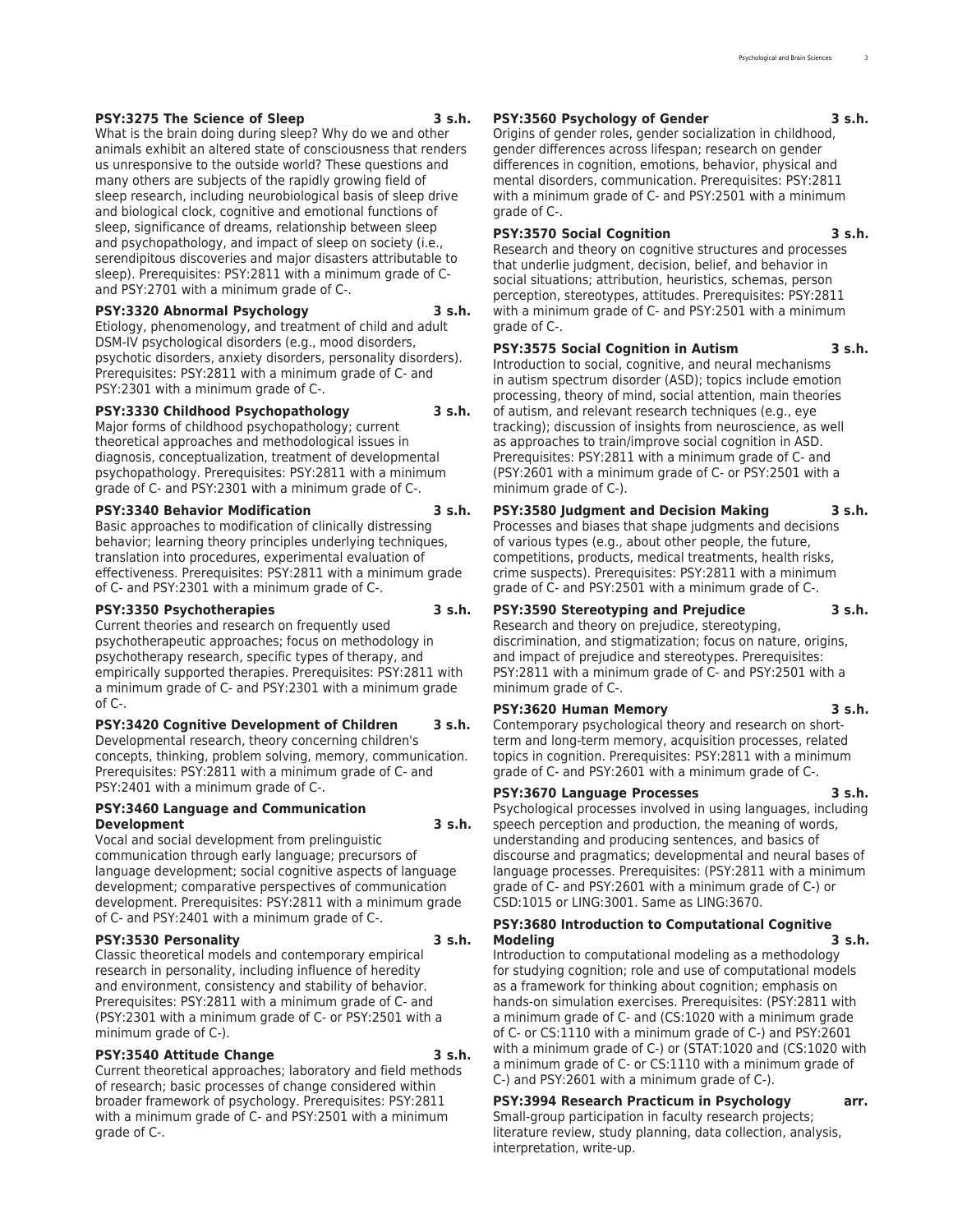#### **PSY:3995 Advanced Research Practicum 1-3 s.h.**

Individual participation in faculty research projects; significant reading and writing. Requirements: two semesters of PSY:3994 or HONR:3994.

#### **PSY:3996 External Practicum in Psychology 1-3 s.h.**

Student participation in career-related professional activities in community and University of Iowa agencies.

#### **PSY:3997 Teaching/Advising Practicum in Psychology 1-3 s.h.**

Participation in faculty teaching as undergraduate teaching assistant or the Psychology Peer Advisor Program.

#### **PSY:3998 Individual Readings and Projects 1-3 s.h.** Requirements: psychology major and undergraduate standing.

## **PSY:3999 Independent Research in**

## **Neuroscience 2-3 s.h.**

Independent scientific research related to the field of neuroscience. Same as BIOL:3999.

#### **PSY:4020 Laboratory in Psychology 4 s.h.**

Laboratory study of an aspect of behavior; topics in a particular area (e.g., learning and memory, perception, social behavior, operant behavior, physiological processes). Prerequisites: PSY:2701 and PSY:2812 with a minimum grade of C-.

#### **PSY:4025 Laboratory in Cognitive Neuroscience 4 s.h.**

Practical, hands-on experience analyzing data from three of the most common methods of cognitive neuroscience—scalp electroencephalography (brain waves), functional magnetic resonance imaging (brain imaging), and transcranial magnetic stimulation (brain stimulation). Prerequisites: PSY:2975 and PSY:2812. Requirements: neuroscience major.

#### **PSY:4090 Psychology Seminar 3 s.h.**

Readings from original sources, presentations, papers, student participation. Prerequisites: PSY:2812 with a minimum grade of C-. Requirements: junior or senior standing.

#### **PSY:4990 Honors Thesis Research 1-3 s.h.** Supervised original project; leads to written thesis, oral defense. Requirements: honors standing.

**PSY:4995 Honors Research in Neuroscience arr.** Independent scientific research related to the field of neuroscience. Requirements: honors standing in neuroscience, UI g.p.a. of at least 3.33, and neuroscience g.p.a. of at least 3.33. Same as BIOL:4995.

#### **PSY:5050 Quantitative Methods in Psychology 4 s.h.** Overview of statistical methods based on the general linear model, including ANOVA, ANCOVA, and multiple regression; how to conduct these analyses using SPSS. Requirements: first-year graduate standing in psychology.

**PSY:5055 Mixed-Effects Modeling in Psychology 4 s.h.** Introduction to mixed-effects analysis of hierarchically structured and cross-classified psychological data using R. Prerequisites: PSY:5050.

#### **PSY:5070 Programming for Psychologists 3 s.h.** Basics of programming; experiment design, stimulus delivery and response recording using Python; implementation of online testing using JavaScript; data analysis of behavioral data using Python; basic machine learning techniques and their applications to data analysis implemented using Python. Requirements: PSY:2812 or graduate standing.

**PSY:5080 Foundations in Cognitive Neuroscience 4 s.h.** Key concepts and findings in human cognitive neurosciences.

#### **PSY:5203 Fundamental Neurobiology I 3 s.h.**

Neurobiology from molecular/cellular to systems levels, including cell biology of the neuron; membrane electrophysiology; synaptic transmission and plasticity, functional neuroanatomy, sensory, motor and autonomic systems; emotion, memory, sleep, language, attention and cognition, neuronal development; focus on systems and developmental neurobiology; first in a two-semester sequence. Same as BIOL:5653, NSCI:5653.

#### **PSY:5204 Fundamental Neurobiology I Discussion 2 s.h.**

Discussion of selected papers, including classics from neurobiology literature; coordinated with BIOL:5653 lecture material. Same as BIOL:5658, NSCI:5658.

#### **PSY:5205 Fundamental Neurobiology II 3 s.h.**

Neurobiology from molecular/cellular to systems levels, including cell biology of the neuron; membrane electrophysiology; synaptic transmission and plasticity; functional neuroanatomy, sensory, motor and autonomic systems; emotion, memory, sleep, language, attention and cognition, neuronal development; focus on molecular/cellular neurobiology and neurophysiology; second in a two-semester sequence. Prerequisites: BIOL:5653 or NSCI:5653 or PSY:5203. Same as BIOL:5654, NSCI:5654.

#### **PSY:5206 Fundamental Neurobiology II Discussion 2 s.h.**

Discussion of selected papers, including classics from neurobiology literature; coordinated with BIOL:5654 lecture material. Same as BIOL:5659, NSCI:5659.

#### **PSY:5212 Foundations in Behavioral and Cognitive Neuroscience 4 s.h.**

Concepts, methods, and findings in behavioral and cognitive neurosciences. Prerequisites: BIOL:3253. Same as NSCI:5212.

#### **PSY:5320 Descriptive Psychopathology 3 s.h.**

Psychiatric syndromes, including description, etiology, experimental and clinical research; development, function of classification systems.

**PSY:5330 Principles of Psychological Assessment 3 s.h.** Assessment theory and basic psychometric principles in test construction, evaluation, application; ethical, social, psychological, and psychometric issues and controversies in assessment.

#### **PSY:5365 Seminar: Neuropsychology and Neuroscience arr.**

Clinical neuropsychology and cognitive neuroscience: cuttingedge research from scientific journals, case presentations in clinical neuropsychology, and current research. Same as NEUR:5365, NSCI:5365.

**PSY:5410 Proseminar in Developmental Science 3 s.h.** Introduction to developmental process and developmental science; topics organized around mechanisms of development, with cross-disciplinary focus.

**PSY:5610 Proseminar in Cognition and Perception 3 s.h.** Broad overview of study of cognition, including cognitive psychology, computer science and artificial intelligence, linguistics, neuroscience, philosophy of mind.

#### **PSY:5710 Introduction to Health and Behavioral Science 3 s.h.**

Evolution of health psychology; survey of major physiological systems in which pathology is affected by behavioral processes; review of theoretical approaches, experimental paradigms from behavioral science as they may apply to assessment of health problems; prevention, intervention, psychological adaptation to physical disease.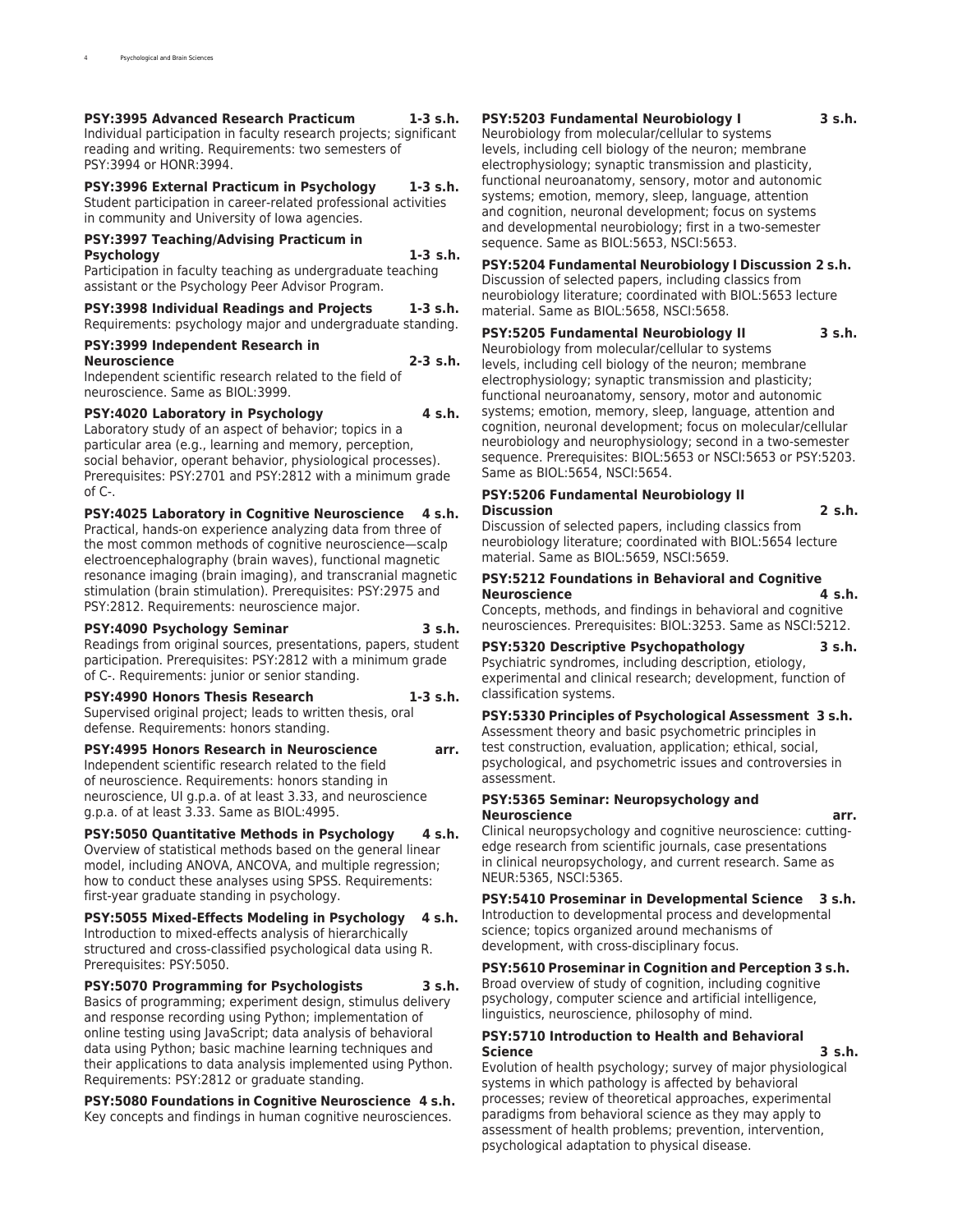#### **PSY:6070 Practical Introduction to Theoretical Methods for Brain Sciences 3 s.h.**

Introductory overview of how mathematical and computational models are used to model and explain the mind and brain; encoding/decoding, learning and optimization, differential equations (e.g., Hodgkin-Huxley model of spiking neurons), dynamical systems, probability and statistics, information theory and inference, efficient coding.

#### **PSY:6101 Cognitive Science of Language Proseminar I 3 s.h.**

Survey of five major disciplines within language sciences: formal linguistic, communication disorders, psychological, neuroscience, and computational approaches. Requirements: graduate standing in communication sciences and disorders, linguistics, psychology, or neuroscience. Same as CSD:6101, LING:6101.

#### **PSY:6102 Cognitive Science of Language Proseminar II 3 s.h.**

Survey of five major disciplines within language sciences: formal linguistic, communication disorders, psychological, neuroscience, and computational approaches. Requirements: graduate standing in communication sciences and disorders, linguistics, psychology, or neuroscience. Same as CSD:6102, LING:6102.

#### **PSY:6230 Foundations of Learning, Memory, and Cognition 3 s.h.**

Determinants of adaptive behavior in humans and animals; emphasis on behavioral analysis of learning, memory, and cognition; relevance of laboratory research to real life activities.

#### **PSY:6265 Neuroscience Seminar 0-1 s.h.**

Research presentations. Same as ACB:6265, BIOL:6265, MPB:6265, NSCI:6265.

#### **PSY:6280 Structural and Functional MRI Methods and Application 3 s.h.**

Introduction to basic principles of magnetic resonance imaging and its application to psychology; imaging of brain structure; focus on functional MRI. Requirements: graduatelevel introductory statistics.

#### **PSY:6340 Psychological Therapies 3 s.h.**

Historical development and current status of empirically based therapies for psychological disorders, including anxiety, depression, schizophrenia, childhood disorders; emphasis on critical evaluation of therapy techniques.

#### **PSY:6370 Principles of Neuropsychology 3 s.h.** Principles of human neuropsychology, including foundations (history, methods, approaches), major functional systems (vision, memory, language, spatial processing), executive functions (emotional processing and personality), and applications (experimental, clinical). Recommendations: prior coursework in psychological assessment, psychopathology,

#### **PSY:6440 Developmental Cognitive Neuroscience 3 s.h.**

Overview of current developmental cognitive neuroscience theory, research, and methods (PET, fMRI, optical imaging, EEG, ERPs); neural development, computational neuroscience, and methods.

#### **PSY:6460 Translating Developmental Science to Applied Problems 3 s.h.**

and neuroanatomy.

Relationship between basic and applied research in development; individual differences work and how applied work informs theory.

#### **PSY:6480 Computational Approaches to Development 3 s.h.**

Use of computational models to understand development; model development, specific approaches, model evaluation, and hands-on model work.

#### **PSY:6580 Moral Psychology 3 s.h.**

Research and theory on cognitive and affective processes that underpin moral judgment and moral behavior; neuroscience approaches to moral judgment; political differences in moral judgment; development, evolution, and clinical variation in morality.

**PSY:6590 Judgment and Decision Making 3 s.h.** Theory and research on how people gather, perceive, and use information when making judgments and decisions; includes risky and uncertain contexts; social and nonsocial contexts.

#### **PSY:7010 Professional Writing in Psychological and Brain Sciences 2 s.h.**

Development of writing skills for research papers, fellowship applications, and grant proposals; workshop.

#### **PSY:7070 Seminar: Behavioral Biomedical Interface 1 s.h.**

Ongoing seminar; discussion of research at behavioralbiomedical interface. Requirements: acceptance to Behavioral Biomedical Interface Training Program.

| <b>PSY:7170 Teaching Practicum</b>                                    | arr.         |
|-----------------------------------------------------------------------|--------------|
| PSY:7160 Problems in Psychology<br>Individual study.                  | arr.         |
| <b>PSY:7150 Current Topics in Psychology</b>                          | 3 s.h.       |
| PSY:7120 M.A. Thesis Research<br>PSY:7130 Ph.D. Dissertation Research | arr.<br>arr. |
|                                                                       |              |

Supervised practice in teaching.

#### **PSY:7210 Seminar: Advanced Topics in Behavioral and Cognitive Neuroscience**

**PSY:7270 Principles of Scholarly Integrity 1 s.h.** Training in responsible conduct of research; student/mentor responsibilities; authorship and reviewing; plagiarism/ falsification/fabrication of data; intellectual property; conflict of interest; fiscal, institutional, societal; treatment of human and animal subjects; data handling. Requirements: enrollment in graduate psychology or biology program. Same as BIOL:7270.

#### **PSY:7310 Seminar: Orientation to Clinical Research 0-1 s.h.**

Issues in clinical research, including use of databases, advisor/ advisee relationships, preparation of IRB proposals, paper presentation and publication, common early career problems, funding resources.

#### **PSY:7330 Seminar: Acceptance and Commitment Therapy 1 s.h.**

Core processes of acceptance and commitment therapy (ACT); case conceptualization and targeted intervention across a range of psychiatric and physical diagnoses; emphasis on therapeutic stance and theoretical underpinnings of ACT; readings, discussion, video review, therapist-patient role play, and discussion of ongoing cases.